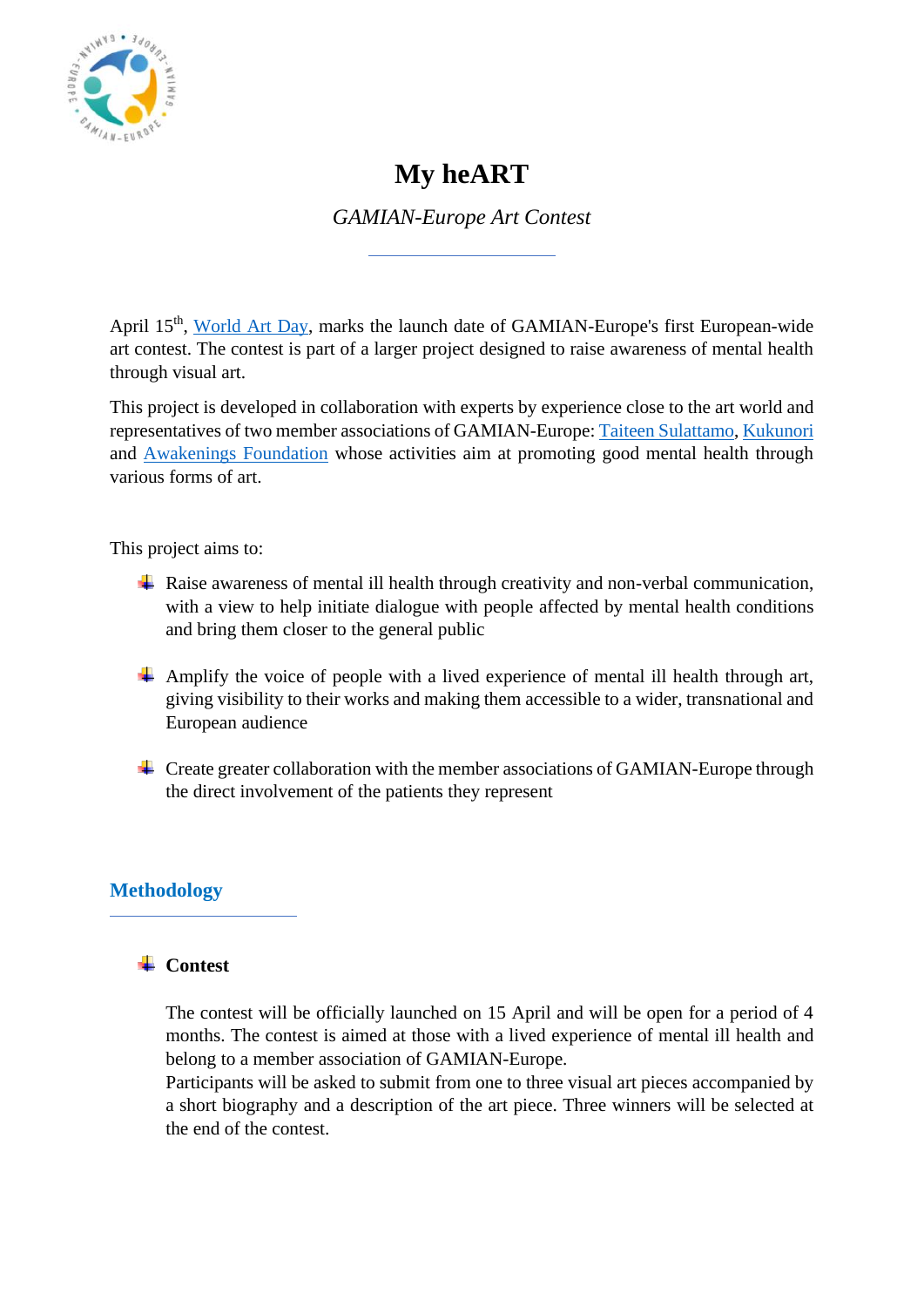#### **Virtual Art Exhibition**

At the end of the contest a virtual art exhibition will be displayed on our website. **All submitted artworks** will be displayed and accompanied by the authors' biographies and the description of the artworks.

## **Social Media Campaign**

The social media campaign will be launched in parallel with the virtual art exhibition. The campaign will be carried out on several social media platforms: Instagram, Facebook and Twitter. The artworks and descriptions collected will be published on our social media channels, as well as on our member associations' and participants' profiles. The campaign will be essential in giving visibility to the participants' work, initiating the dialogue around mental ill health and fighting against stigma and misinformation.

#### **"Meet the Artist" Webinar**

In order to further engage contest participants, they will be asked to take part in an online webinar. The webinar will serve as a platform to discuss their art pieces and the link between art and mental health. The webinar will be open to member associations, stakeholders as well as the general public.

# **Timeline\***

- **15 April**: Contest Launch
- $15$  **August**: Contest closing date
- **<sup>↓</sup> 7 September**: First jury meeting
- **14 September**: Second jury meeting & winners announcement
- **4 3 October:** "Meet the Artist" Webinar

**\*** As the associations involved, participants and jury members are based in different countries across Europe, all meetings will be held online.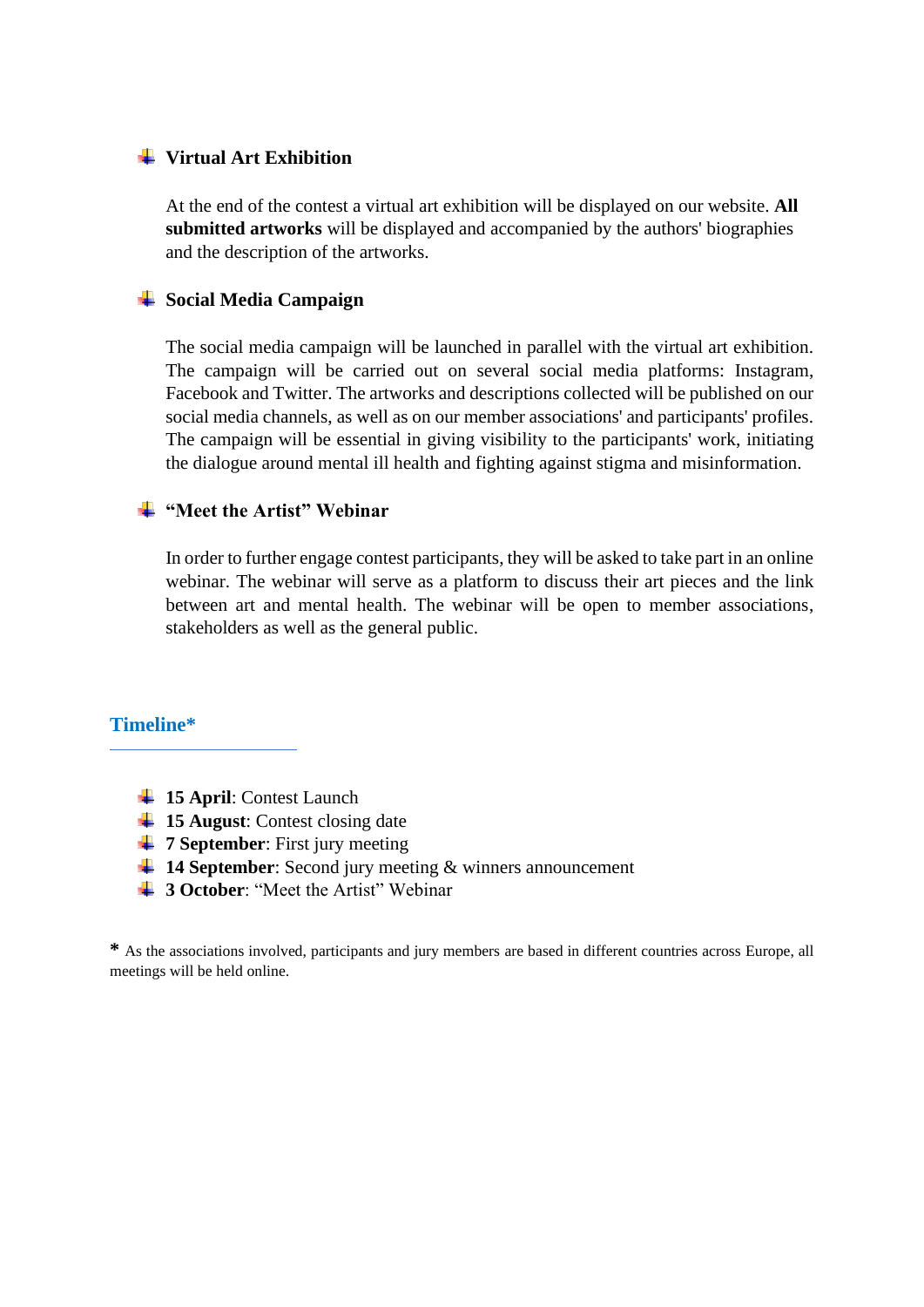## **Contest**

The aim of the art contest is to amplify the voice of people with a lived experience of mental ill health through visual art. Through their artwork we want them to tell us about themselves and what art means to them. We want to discover the artist in them and create a space of encounter with the general public.

# **Who can participate?**

The Art contest is open to **people with a lived experience of mental ill health** who belong to a **GAMIAN-Europe member association**

# **Application criteria**

- **Only visual art** is accepted
- The visual art piece must fall into the following 4 categories: **drawing, painting, photography, digital art**
- Artists can upload from **one to three** visual art pieces
- The visual art piece will be created by the artist in response to the contest
- The visual art piece may have been created in the past
- All submissions must be made through the [online form](https://docs.google.com/forms/d/e/1FAIpQLSeeHIx5jwqZWwlXJUsaVOUvS4r-jTnHDRz_6UNh_PqrLoB7QQ/viewform?usp=sf_link)
- Artists must include a **short biography** (to not exceed 250 words) and a description of the art piece (to not exceed 400 words). The biography and description must be submitted in **English**. Participants are invited to send their biography and description also in their **mother tongue**.
- The first 50 entries that meet these guidelines will be displayed in our virtual art exhibition

# **How to take a good picture of your artwork piece?**

- To avoid any pixelation or blurriness, your exhibition's image should be a high quality **.jpg or .png file** measuring minimum **1920px x 1000px** up to a maximum file size of **2MB**.
- When photographing your artwork, make sure to take your photo front on, not on an upward, sideways or downward angle.
- Ensure you have **good lighting** when you photograph the artwork. You need to accurately reflect the colours in the artwork, so try not to make it too shadowy and dark or over exposed and bright.
- Ensure your image fully shows **all the artwork**, don't use an up close detail or cropped image which misses out a side or section of the piece.
- If your artwork is framed we do not recommend showing this in your images so that you are accurately reflecting how your artwork looks.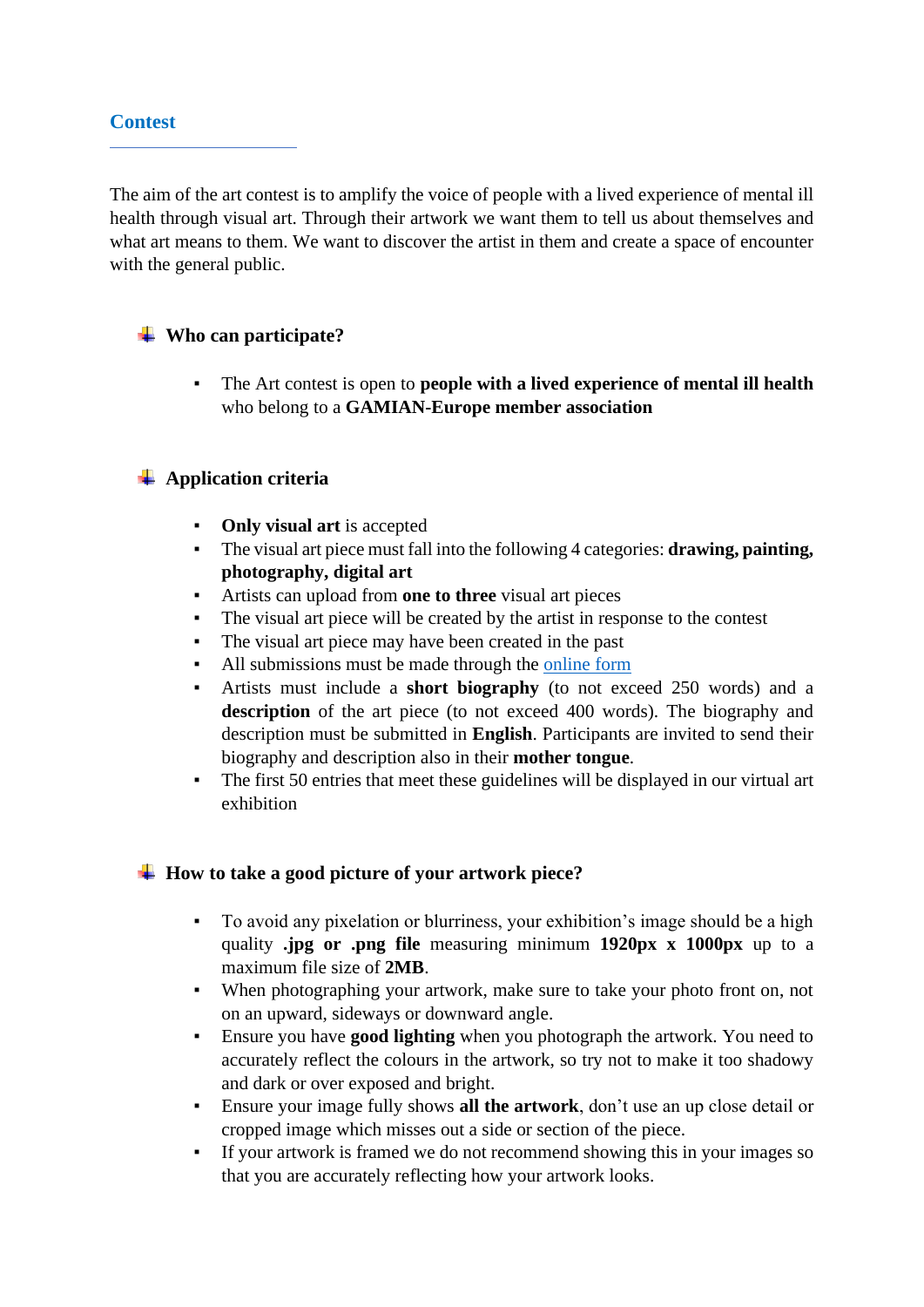#### **Jury members & winners selection**

#### **Kati Outinen**

*Actress, Artist, Professor* 

Actress, artist, professor of acting in Theatre Academy Helsin[ki](https://en.wikipedia.org/wiki/Theatre_Academy_(Finland)) and artistic director of Kajaani Poem festival, a board member of Taiteen Sulattamo ry.

Besides a strong domestic reputation gained through varied roles in theater and television, she is recognized from director Aki Kaurismäki's films internationally.

#### **Eszter Láng**

*Fine Artist*

Representative of lyric abstraction and informal painting and graphics, also photography, installation and performance.

Major recognitions: Debrecen Culture Foundation Fellowship2016; Zemplén Summer Exhibition III. fee, Sárospatak, 2016; Award of excellence at the International Artists' Colony of Hajdúböszörmény, 2016, 2018; Artist Career Recognition at Minister of Culture, 2018; Award of the X. Contemporary Christian Iconography Biennial, Kecskemét, 2020.

#### **Barbara Lemmens**

*Psychotherapist & Artist*

Barbara Lemmens is a trained psychotherapist and artist, working in the UK. She has also completed several trainings in painting and digital drawing and has a strong interest in the link between artistic expression and mental health.

The jury will be in charge of selecting the three winners of the art contest. The selection criteria will be defined by the jury members and the members of the Steering Committee.

The election of the winners will take place in two rounds.

As each participant will be entitled to submit between 1 and 3 artworks, during the first round jury members will be asked to select one artwork per participant.

During the second round, the members of the jury will be asked to announce the three winners of the art contest.

The first round will take place on **7 September**, the second on **14 September**. Both jury meetings will be held online.